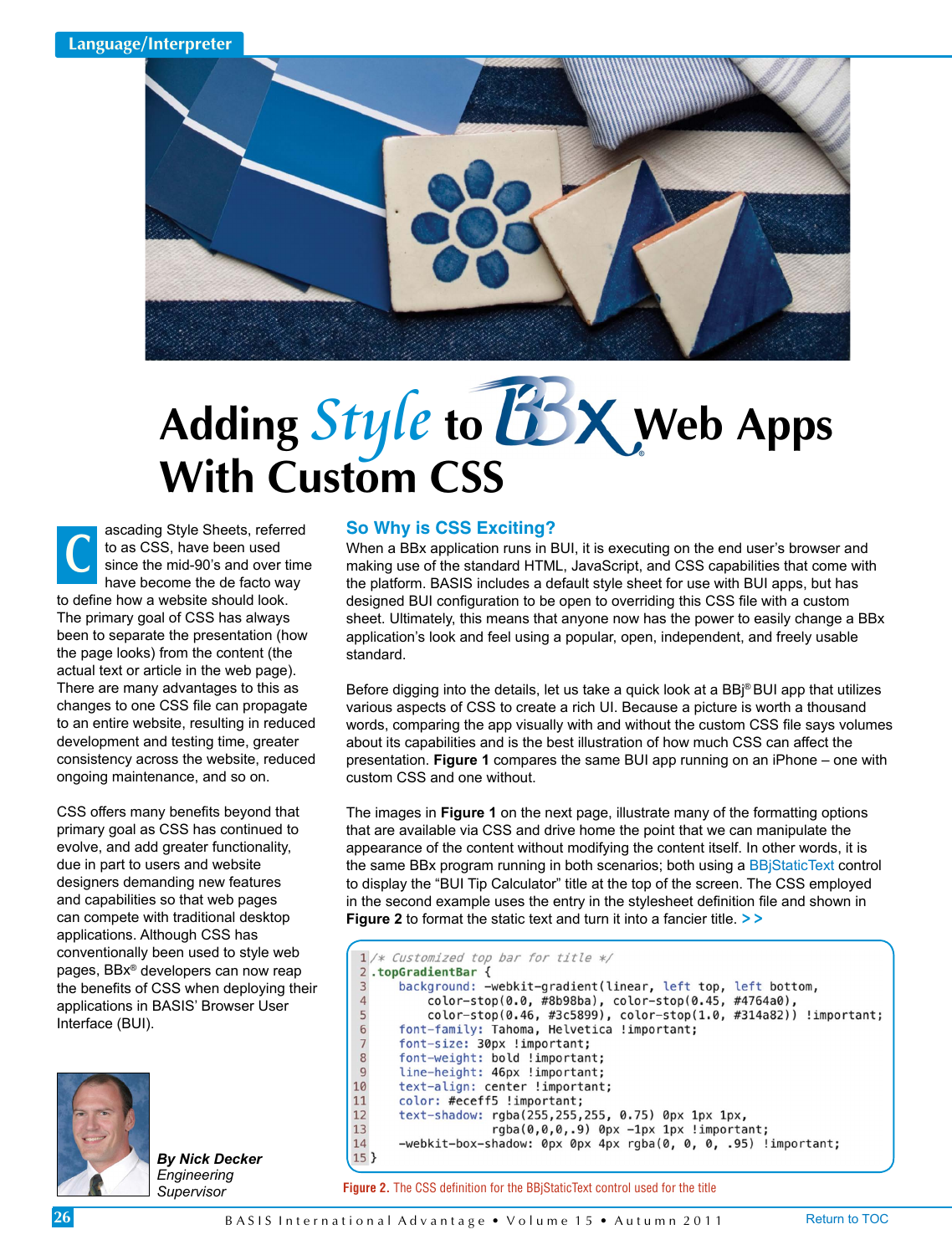

**Figure 1.** A BUI app running without custom CSS (left) and with custom CSS (right)

## **Dissecting the CSS Example**

The CSS entry starts off with a comment on line 1 that documents the function of that section of the file. Line 2 begins the actual definition for the CSS Selector, which is what CSS uses to define elements. The selector name is important as that is what is used to apply the new style to one or more BBj Controls. Selector names are unique and user-defined, but be aware that BASIS has reserved selectors and special selector names that correlate to control names. For example, if we named this selector **.BBjButton**, then the style would automatically apply to all [BBjButton](http://documentation.basis.com/BASISHelp/WebHelp/gridctrl/bbj_button.htm) controls in the app. For more information on reserved selectors and BUI CSS in general, see the [CSS API d](http://documentation.basis.com/BASISHelp/WebHelp/bui/css_api.htm)ocumentation. Because this is not a reserved selector, we can optionally apply it to any control with the **addStyle()** method.

Lines 3-14 in the example list a number of properties and their associated values that comprise the definition of the custom selector. CSS properties are generally well named, and **font-size** on line 7 serves as a good example that shows it should not be difficult to figure out what effect the property will have on the control. The BASIS IDE's built-in syntax coloring also comes in handy, making it easy to discern which properties are standard and which are proprietary. The properties in **Figure 2** are responsible for adding a background gradient to the control; setting the font, size, weight; vertical positioning, horizontal alignment, and color of the text. They even create an embossed effect for the title by applying a semi-transparent white shadow below the text and a semi-transparent black shadow above the text. This is just a taste of what CSS offers, as developers now have command over a multitude of presentation properties and can easily transform the look of their applications without making any changes to the program's source code.

## **One Size Doesn't Have to Fit All**

One of the selling points for CSS is that developers can easily change the look and feel of their BUI program without modifying the BBj source code. The previous example changed the look dramatically, but what about a special requirement or need such as an employee that is color blind or vision impaired? Or perhaps a company wants to brand their application with their corporate colors and logo? CSS offers solutions to all of these scenarios by allowing developers to create as many different themes for their applications as necessary. Enterprise Manager makes it easy to register a BBj program as a BUI app, and it is just as easy to register the same application multiple times with unique style sheets.

With CSS, simply deploy the same BUI app to different clients, but with each client having their own custom URL and look and feel for the app. Now adding a new color scheme for a color blind user is possible with very little effort. Additionally, one can improve legibility for those with eyesight limitations by increasing the font size, specifying higher-contrast color schemes, and clearly highlighting selected and active controls - all with just a few lines of CSS. Adding hover effects also enriches the user experience and gives immediate feedback for mouse movements, improving usability and adding an extra level of interactivity to your app.

## **Improving Upon the Defaults**

Enhancing user interactivity is one area in which CSS excels as developers have so much influence on the appearance of the controls on a form. In addition to the CSS selectors mentioned previously, CSS has the concept of [Pseudo-Classes/Elements th](http://www.w3schools.com/css/css_pseudo_classes.asp)at modify or add special effects to existing selectors. These pseudo-elements make it possible to further customize or differentiate controls in various states, such as the text control on a form that currently has keyboard focus, or the button that the user is clicking. Calling attention to these controls by changing their style enhances the user's sense of direct manipulation and is a great way to improve the user experience. **> >**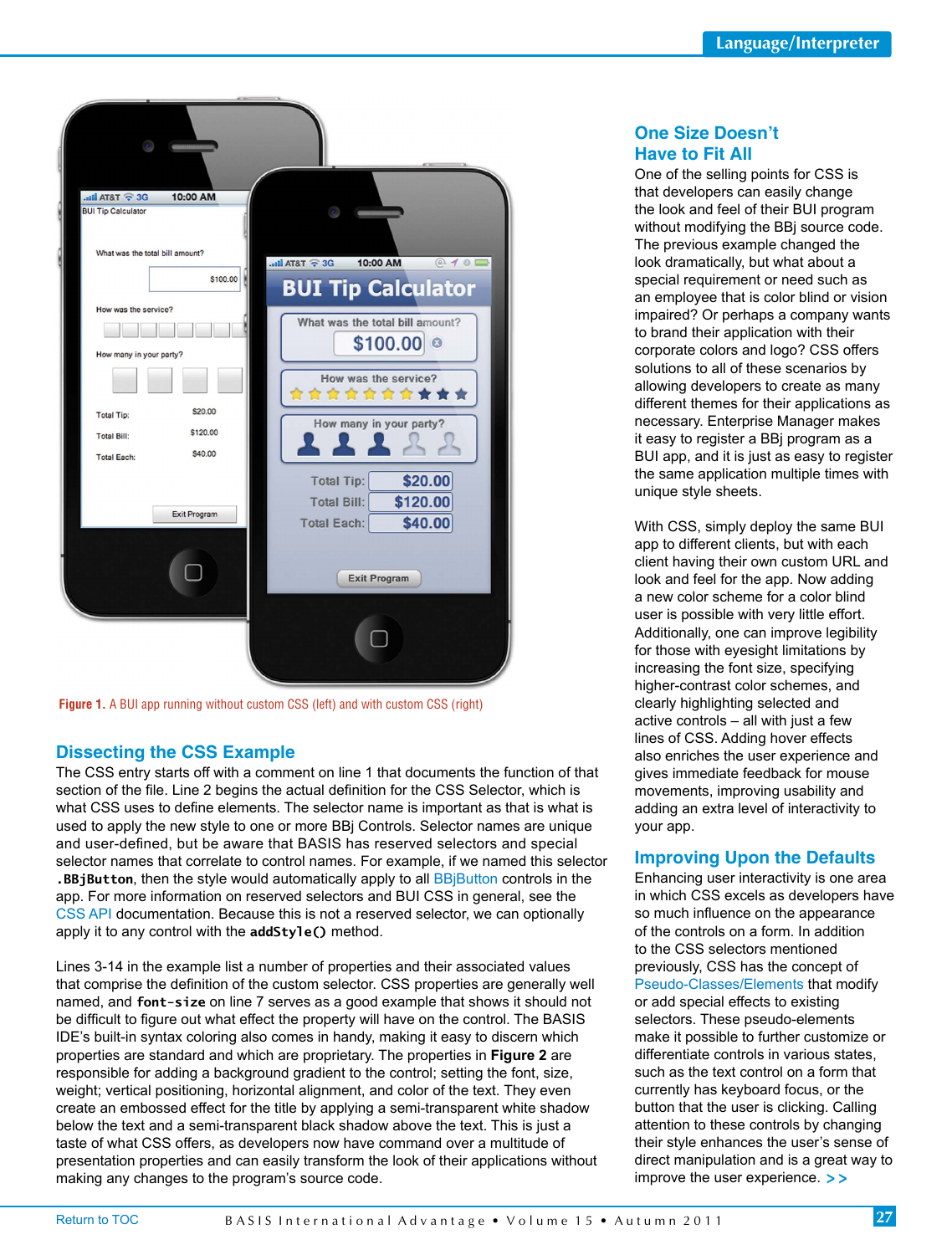

A common use case for customizing the look of a particular control's default state would be to enhance legibility for read-only or disabled text controls. Different operating systems have their own individual way of coloring these controls, but this sometimes results in making the application harder to use. Sometimes the differentiation between an editable and read-only control is so slight that users may not notice the difference and become frustrated when the application thwarts their attempts to edit the control. Other times the disabled version of a text control results in dark gray text on a medium gray background; sure, it is easy to tell that the application has disabled the control but the color scheme makes the text virtually impossible to read.

Using CSS, we can easily remedy these scenarios and even provide multiple solutions in the same application via CSS styles given the users' preference. We can do this on an application-wide level using two aforementioned BASIS reserved selectors,**.bbj-disabled** and **.bbj-readonly**. In addition, we could also specify multiple classes in the same selector to further filter which controls the selector applies to. For example, the selector

#### **.bbj-disabled.myCustomButton { … }**

will only affect controls that have previously had the "myCustomButton" style applied and are currently disabled. Multiple class selectors make it easy to isolate a specific set of controls and result in the selector overriding less specific definitions.

## **Other CSS Benefits**

The BBjStaticText control in the BUI demo now looks a lot better, and one of the benefits of stylizing with CSS is that it scales extremely well. Unlike graphic images that lose quality when the user

zooms in their browser view, CSS looks even better when zoomed. To illustrate this difference, **Figure 3** shows a side-by-side comparison of a zoomed-in BBjButton defined both as a graphic image, and by using CSS without images. Notice how the text and the button itself scale dramatically better on the right with CSS compared to using an image of the button, making the button sharper and easier to read.



**Figure 3.** A button defined with an image (left) compared with CSS (right)

This extra quality does not come with much of a cost, either. Although there are ways to optimize the use of graphic images in CSS, such as usin[g sprites, im](http://en.wikipedia.org/wiki/CSS_sprite#Sprites_by_CSS)agefree CSS is very lightweight. The client requires only the selector definition and then renders the object accordingly. This can reduce network overhead as compressed CSS text files have a small footprint and require much less bandwidth compared to what may amount to numerous large image files. With CSS, the client web browser is now responsible for the layout and rendering of many graphics, but that too may be optimized. Certain platforms, such as iPhone's iOS, offload some of the more tedious CSS rendering tasks to the dedicated GPU (graphics processing unit). This results in smooth animations such as fades, zooms, translations, scaling, etc., while reducing the load on the machine's CPU. The final result is higher quality renderings and reduced network traffic – a double whammy – making CSS a great way to increase the visual appeal of your apps while increasing performance at the same time.

## **Taking CSS Further - Custom Controls**

With a little ingenuity and some fancy CSS, we can create a "custom control" from one or more of the traditional BBj controls. There are several reasons for doing this, not the least of which is "because we can!" Creating custom controls can add to the appeal of your web app and may even enhance usability and blend in better with the purpose of your app. As an example, the "BUI Tip Calculator" adds and removes CSS styles to regular BBjButtons to create both a star rating system and a graphical way to specify the number of guests at the restaurant. **Figure 4** shows a section of the app where the user has set the number of dinner guests to three.



**Figure 4.** Specifying the number of guests in the dinner party

Technically, we are just looking for a way to get a numerical value from the user and there are several controls that could accomplish that task: [a BBjEditBox,](http://documentation.basis.com/BASISHelp/WebHelp/gridctrl/bbjeditbox.htm) BBjInputN, [BBjSlider, t](http://documentation.basis.com/BASISHelp/WebHelp/gridctrl2/bbjslider.htm)o name a few. In this case though, a custom control makes a lot of sense, and is a better choice compared to the traditional controls. For starters, we designed the app to run on a smartphone, like the iPhone, a touch-enabled device with a small screen. Our custom control is perfect for this environment since the user can specify the number of guests via a single tap. In comparison, if we had **> >**